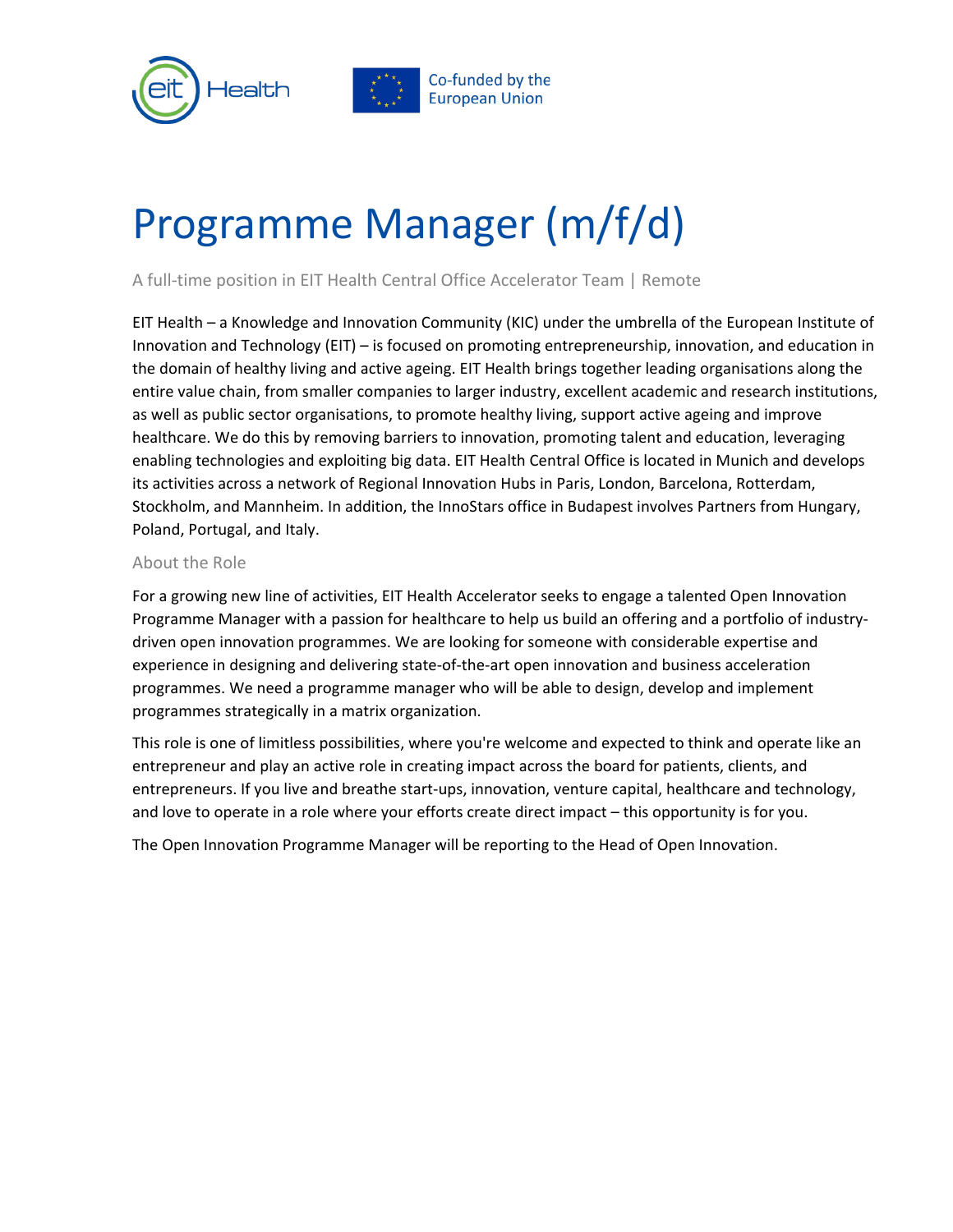



#### About you:

You are a mid/senior level professional with a strong interest in healthcare, entrepreneurship and business acceleration. You are a keen learner, and you strive for excellence in everything you do. You have a strong sense of ownership and responsibility. You have previously worked in a consulting or sales role, or have a good understanding of the culture of big corporations and you can "speak the language". Ideally, you have a background in life-sciences. You have a commercial mindset, but you understand that first and foremost we work to impact the lives of the patients.

You are creative and determined. You hold yourself and others to the highest work standards. You are a skilled communicator and easily find your way in interactions with colleagues at different seniority levels, internally and externally. You are open minded, and you understand the true value of effective teamwork.

You enjoy taking on new challenges and you view them as opportunities. You feel comfortable working in a remote team, with only occasional in-person meetings in different locations in Europe. Working solely in English is not an issue.

### Core Responsibilities:

- Develop and improve methodologies and tools for programme implementation.
- Collaborate with partners/clients to understand their objectives and goals to conceptualise programmes.
- Work with the Head of Open Innovation and colleagues from respective Regional Innovation Hubs to design programme methodology, develop programme plans and own the overall responsibility for execution.
- Develop commercial offers, including budgets and necessary resourcing.
- When required, dive into innovation challenge definition through desk research and stakeholder interviews.
- Plan and secure appropriate resourcing of the programme across the Central Office and Regional Innovation Hubs.
- See through the execution of service agreements with clients, when necessary.
- Ensure appropriate recruitment and evaluation tools are in place (forms, score-cards, evaluation criteria).
- Deliver best possible experience and value to client and start-ups/participants of the programmes.
- Collaborate with the client, Central Marketing and Regional Innovation Hubs with the sourcing of start-ups.
- Identify, recruit, hire and manage experts and mentors.
- Support ongoing tracking of start-ups.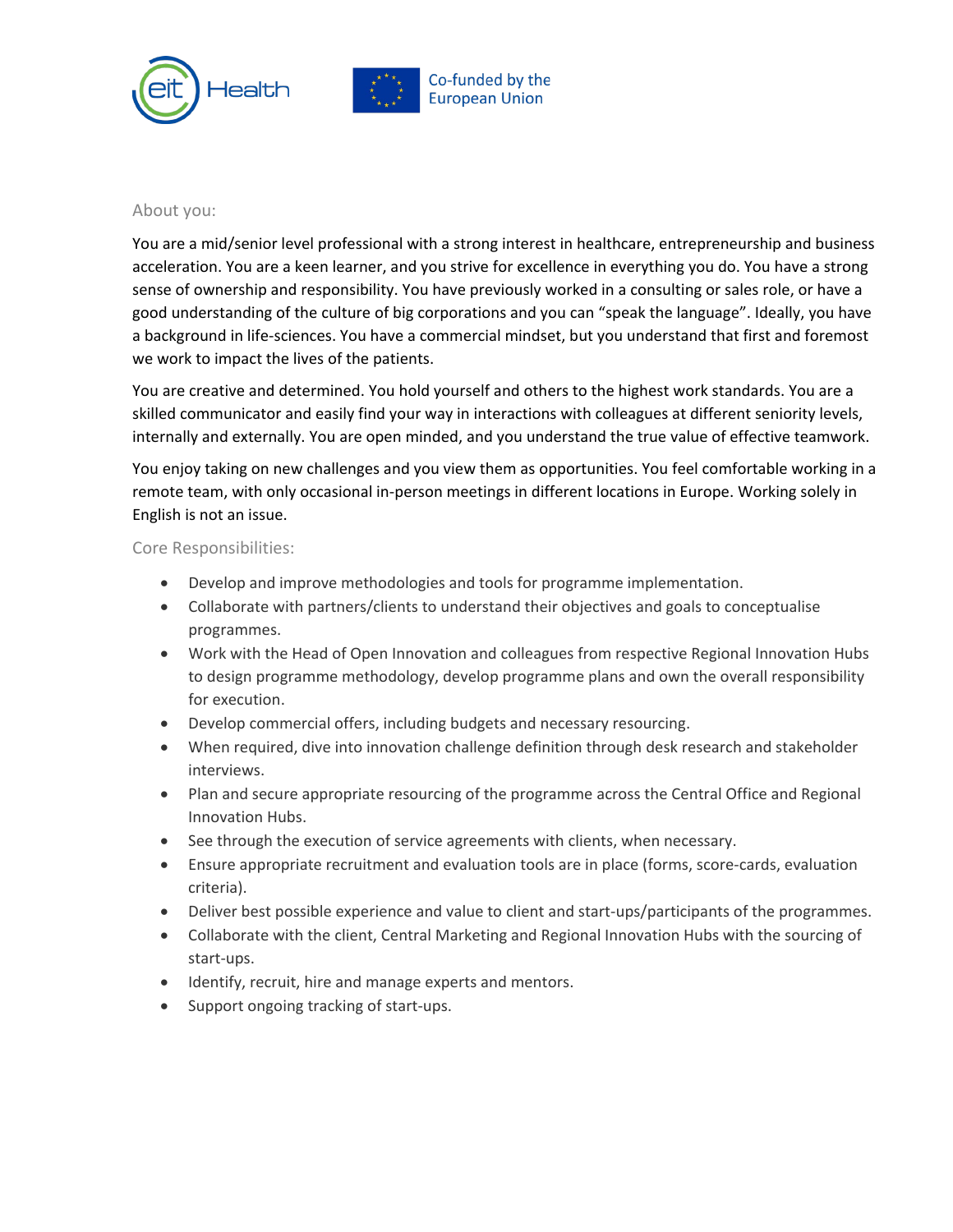



### Required skills and attributes:

- at least 5 years of experience in fast-paced environments with project management, stakeholder management and business operations;
- good understanding of innovation process in healthcare;
- experience with start-ups and innovation programmes (accelerators and hackathons);
- "can-do" attitude, entrepreneurial and commercial mindset;
- strong team player;
- effective communicator, able to collaborate effectively in verbal or written mediums;
- able to build relationships with partners and represent EIT Health in the ecosystem and facing clients;
- focus on operational and methodology improvements and efficiency;
- strong interest and affinity for healthcare/life sciences, technology, start-ups, entrepreneurship, venture capital and innovation;
- able to learn quickly and operate independently.

### Non-essential/desired skills:

- experience in big pharma, med-tech or innovation consulting role;
- good knowledge of Stanford Biodesign process;
- background in life-sciences or healthcare and/or equivalent work experience.

#### Location

The role is full-time based in Munich, Germany or remote, home-office.